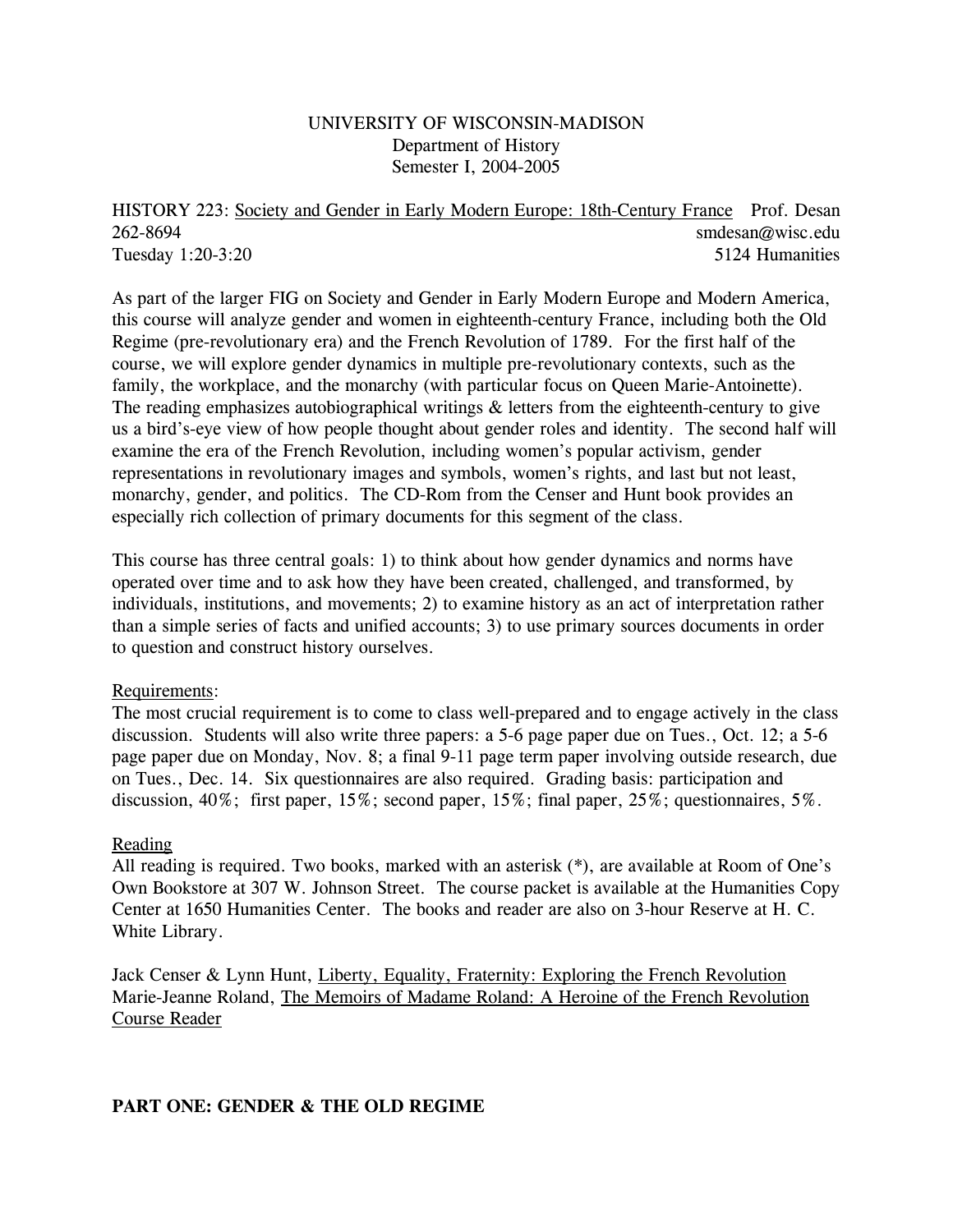Week 1 (Sept. 7) INTRODUCTION

Week 2 (Sept. 14) THE MONARCHY & MARIE-ANTOINETTE Munro Price, "The King and His Family" Letters by or about Marie Antoinette in Olivier Bernier, ed. Secrets of Marie Antoinette, 30-37, 198-201, 236-237 \*Questionnaire #1 due

Week 3 (Sept 21) OLD REGIME FRANCE & MARIE ANTOINETTE Simon Schama, Citizens: A Chronicle of the French Revolution, 203-226 \* Censer and Hunt, Liberty, Equality, Fraternity: Exploring the French Revolution, 1-21 \*Questionnaire #2 due

Week 4 (Sept 28) ARTISAN WORLDS: ONE MAN'S MEMOIR Jacques-Louis Ménétra, Journal of My Life, 17-50 Robert Darnton, "The Great Cat Massacre"

Week 5: (Oct. 5) MIDDLE-CLASS UPBRINGING: ONE WOMAN'S MEMOIR \*Madame Roland, Memoirs, 125-147 on childhood; 168-184 on adolescence; 198 mid-page -252 on courtship, marriage, etc.

Week 6 (Oct. 12): LIBRARY VISIT We will meet in Room 436 Memorial Library for class. \*\* FIRST PAPER DUE, Oct 12 at class.

### **PART TWO: GENDER AND THE FRENCH REVOLUTION**

Week 7 (Oct. 19): OUTBREAK OF FRENCH REVOLUTION

\*Censer and Hunt, Liberty, Equality, Fraternity, 51-66

Chapter on Women and Revolution on CD-Rom, pp. 68-72 only

CD-Rom: Petition of Women of the Third Estate to the King (1 January 1789): link on p. 71 of the CD-Rom under "Women's Demands" or you can find it under the category "Women" in the Resource Index of the CD. Be sure to print all material from the CD and bring it to class.

Week 8 (Oct. 26): WOMEN'S DEMANDS FOR RIGHTS Chapter on Women and Revolution on CD-Rom, pp. 73-81 only CD-Rom: 1) "Declaration of the Rights of Man and Citizen" (1789) link on p. 33; 2) Olympe de Gouges, "The Declaration of the Rights of Women" (1791), on p. 73 Dominique Godineau, The Women of Paris and Their Revolution, 3-31 \*Questionnaire #3 due

Week 9 (Nov. 2): IMAGES OF WOMEN & MEN Lynn Hunt, "Hercules and the Radical Image in the French Revolution"